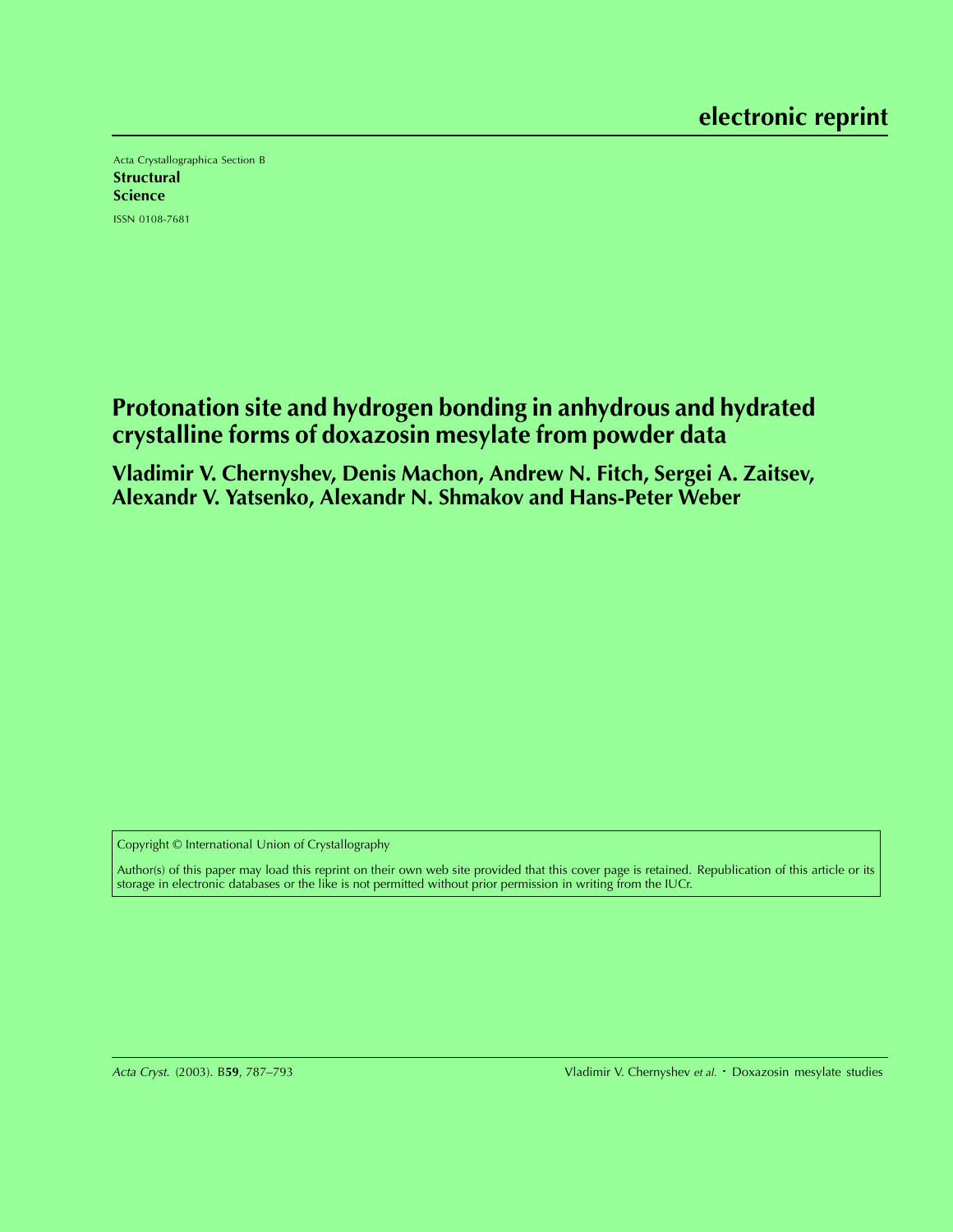Received 10 July 2003 Accepted 9 October 2003

Acta Crystallographica Section B **Structural Science** ISSN 0108-7681

Vladimir V. Chernyshev,<sup>a\*</sup> Denis Machon,<sup>b</sup> Andrew N. Fitch,<sup>b</sup> Sergei A. Zaitsev,<sup>c</sup> Alexandr V. Yatsenko,<sup>a</sup> Alexandr N. Shmakov<sup>d</sup> and Hans-Peter Weber<sup>b,e</sup>

<sup>a</sup>Department of Chemistry, Moscow State University, 119992 Moscow, Russia, <sup>b</sup>ESRF, BP 220, F-38043, Grenoble CEDEX, France, <sup>c</sup>Department of Medicinal Chemistry, State Scientific Center of Antibiotics, Nagatinskaya str. 3a, 113105 Moscow, Russia, <sup>d</sup>Boreskov Institute of Catalysis SD RAS, pr. Acad. Lavrentieva, 5, 630090 Novosibirsk, Russia, and <sup>e</sup>Institut de Crystallographie, Universite de Lausanne, CH-1015, Lausanne, Switzerland

Correspondence e-mail: vladimir@struct.chem.msu.ru

# Protonation site and hydrogen bonding in anhydrous and hydrated crystalline forms of doxazosin mesylate from powder data

The three-dimensional solid-state structures of two modifications of doxazosin mesylate  $C_{23}H_{26}N_5O_5^+$  CH<sub>3</sub>SO<sub>3</sub>, 4-amino-2-[4-[(2,3-dihydro-1,4-benzodioxin-2-yl)carbonyl]piperazin-1 yl]-6,7-dimethoxyquinazoline methanesulfonate, a commonly used antihypertensive agent, have been determined by synchrotron X-ray powder diffraction. An anhydrous form  $(A)$  and a dihydrate form  $(dG)$  crystallize in monoclinic space groups. In both forms the doxazosin molecule is protonated at the N1 atom of the quinazoline bicycle. The N1 atom, and the amino H atoms and O atoms of the mesylate moieties are involved in three-dimensional hydrogen-bonding networks, while solvent water molecules and carboxamide O atoms are also incorporated in a hydrogen-bonding network in  $dG$ .

# 1. Introduction

The selective  $\alpha_1$ -adrenoceptor antagonist doxazosin is an effective antihypertensive agent used either by itself or in combination with agents from other antihypertensive classes in patients with poorly controlled hypertension and benign prostatic hyperplasia (Guthrie et al., 1999). It has beneficial effects on insulin sensitivity, on plasma lipid contents (Ulahannan et al., 2002) and on arterial elasticity (Bratteli & Glasser, 2002). Doxazosin remains a commonly used antihypertensive agent, although its use has been tainted by recent findings from the Antihypertensive and Lipid-Lowering Treatment to Prevent Heart Attack Trial (ALLHAT) (Furberg et al., 2000). Drug-delivery forms of doxazosin are usually prepared as solid-state forms of doxazosin mesylate (Klein et al., 1999; Grafe & Moersdorf, 2000a,b,c; Thyes et al., 2000; Giridar et al., 2002; Arnalot et al., 2000). Seven polymorphic modifications of doxazosin mesylate,  $C_{23}H_{26}N_5O_5^+ \cdot CH_3SO_3^-$ , designed as forms  $A, D, E, F, G, H$  and I, have been discovered (Grčman et al., 2002) since the first production of doxazosin in 1987 (Campbell et al., 1987). It is known (Grčman et al., 2002) that form  $G$  is hygroscopic and at ambient conditions it tends to form a hydrate. A molecule of doxazosin has several alternative protonation sites. It was suggested previously (Campbell, 1984; Campbell et al., 1987) that the key pharmacophore for initial  $\alpha_1$ -receptor recognition by 2,4-diamino-6,7-dimethoxyquinazoline derivatives was the N1 protonated species  $(1)$ .

 $©$  2003 International Union of Crystallography Printed in Great Britain - all rights reserved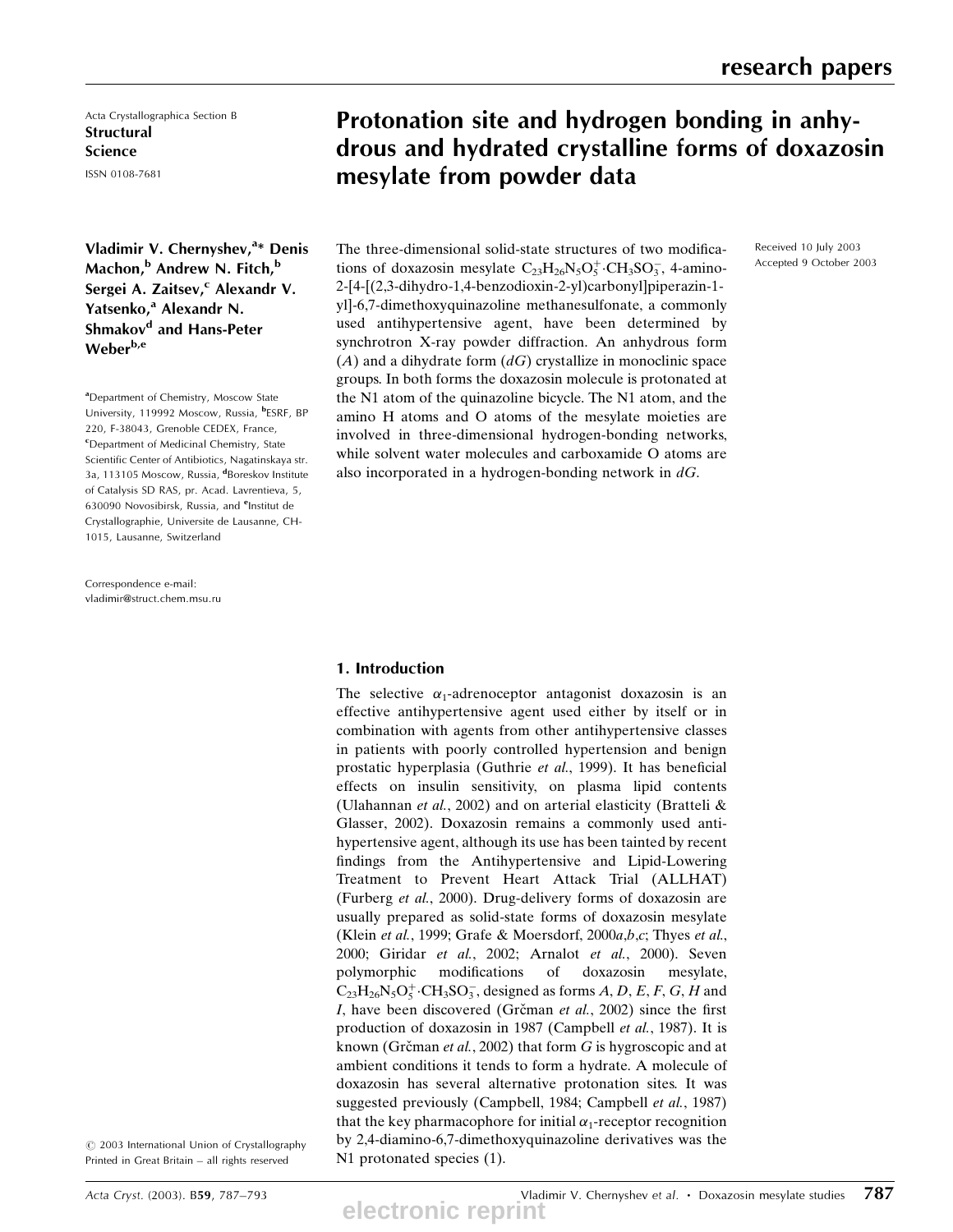

Semi-empirical quantum chemical calculations at the INDO level (Campbell et al., 1987) indicated that N1 protonation is preferred over the N3 alternative, whereas protonation of the exocyclic N atoms is even less favored. In spite of the last statement the recent single-crystal structure determination of diprazosin tetrachlorocopper(II) (Bontchev et al., 2001) revealed exocyclic nitrogen protonation. Therefore, in our case of anhydrous and hydrated solid forms of doxazosin mesylate it is important to clearly identify the protonation site responsible for the biopharmaceutical properties of doxa-

O<sub>23</sub>

 $C33$  $C8$  $N1$  $C31$ 18 'C7  $\int_{\rm C17}^{\rm b'}$  $O25$  $C<sub>2</sub>$ 'C26  $C<sub>5</sub>$  $C30$  $C<sub>29</sub>$  $C27$  $C28$  $N15$  $(a)$  $C<sub>29</sub>$  $C28$  $C30$  $C<sub>31</sub>$  $C<sub>27</sub>$ O32  $C26$  $C33$ O25 Ć24 **C20** C14 N<sub>19</sub> O<sub>23</sub>  $C<sub>22</sub>$  $C<sub>21</sub>$  $C8$ N<sub>16</sub> O13  $C18$  $C<sub>7</sub>$  $^{\prime}$ C2 l C17 **O11** C5  $C10$  $N3$  $C12$ **N15** 

#### Figure 1

Atom numbering and conformations of the protonated form of doxazosin in  $(a)$  A and  $(b)$   $dG$ .

 $(b)$ 

zosin. However, no crystal structure of any form of doxazosin or doxazosin mesylate has been reported so far, because of problems with producing crystals of sufficient size and quality suitable for single-crystal X-ray diffraction. In cases when solid organic materials can be prepared only in a polycrystalline form, new modern methods, which are mainly based on the direct space approach and global optimization (David et al., 2002; Le Bail, 1994-2003; Harris et al., 2001; Chernyshev, 2001), for structure determination from powder data can be used.

The objectives of this study were the crystal structure determination of two forms of doxazosin mesylate  $-$  the anhydrous form  $A$  and the hydrated form  $dG$ . This study establishes the protonation site and conformation of doxazosin (2) and investigates hydrogen bonding in both forms.



# 2. Experimental

## 2.1. Synthesis

All the compounds used were synthesized as polycrystalline powders in the Department of Medicinal Chemistry, State Scientific Centre of Antibiotics, Moscow, Russia. 4-Amino-2-[4-[(2,3-dihydro-1,4-benzodioxin-2-yl)carbonyl]piperazin-1 yl]-6,7-dimethoxyquinazoline was prepared as described in the literature (Campbell et al., 1987).

The anhydrous form  $A$  was prepared following the method described by Klein et al. (1999): methanesulfonic acid (1.75 ml, 26.8 mmol) was added to 4-amino-2-[4-[(2,3-dihydro-1,4-benzodioxin-2-yl)carbonyl]piperazin-1-yl]-6,7-dimethoxyquinazoline (11.00 g, 24.4 mmol) in a mixture of methanol (100 ml) and N-methyl-2-pyrrolidone (25 ml). The precipitate obtained was dissolved, and the solution was filtered and stirred at room temperature for 6 h. The precipitate was filtered off, washed with  $2 \times 10$  ml of methanol and refluxed in 200 ml of ethanol for 4 h. The product was filtered off and dried in vacuo at  $353$  K. Yield:  $9.72$  g  $(73%)$  of 4-amino-2-[4-[(2,3-dihydro-1,4-benzodioxin-2-yl)carbonyl]piperazin-1 yl]-6,7-dimethoxyquinazoline methanesulfonate in crystalline form A.

The hydrated form  $dG$  was obtained while preparing the anhydrous form G following the method described by Grafe & Moersdorf  $(2000a)$ : to a suspension of 4-amino-2-[4- $(2,3$ dihydro-1,4-benzodioxin-2-yl)carbonyl]piperazin-1-yl]-6,7 dimethoxyquinazoline (11.25 g, 25 mmol) in *n*-butanol (50 ml) and water (14 ml) was added formic acid (3.2 ml, 85 mmol). The solution obtained was filtered and methanesulfonic acid (1.95 ml, 30 mmol) was added. The mixture was stirred at 313 K for 6 h and kept overnight at room temperature. The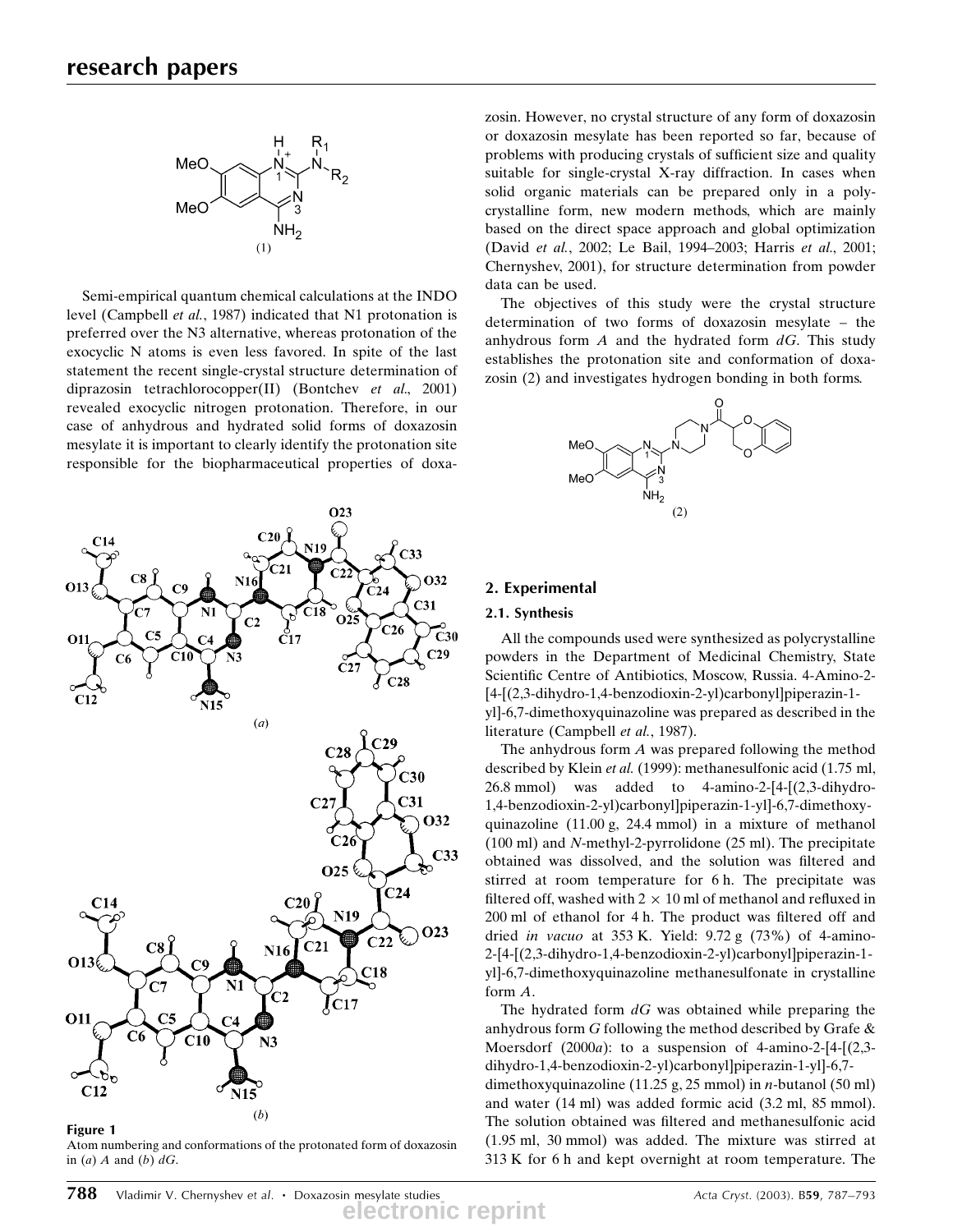| Table 1               |  |
|-----------------------|--|
| Experimental details. |  |

| ехреншены ценану.                                                             |                                                                                                                                                 |                                                                                                                                                 |  |
|-------------------------------------------------------------------------------|-------------------------------------------------------------------------------------------------------------------------------------------------|-------------------------------------------------------------------------------------------------------------------------------------------------|--|
|                                                                               | А                                                                                                                                               | dG                                                                                                                                              |  |
| Crystal data                                                                  |                                                                                                                                                 |                                                                                                                                                 |  |
| Chemical formula                                                              | $C_{23}H_{26}N_5O_5^+ \cdot CH_3SO_3^-$                                                                                                         | $C_{23}H_{26}N_5O_5^+CH_3SO_3^- \cdot 2H_2O$                                                                                                    |  |
| $M_r$                                                                         | 547.58                                                                                                                                          | 583.61                                                                                                                                          |  |
| Cell setting, space group                                                     | Monoclinic, $C2/c$                                                                                                                              | Monoclinic, $P2_1/c$                                                                                                                            |  |
| $a, b, c$ (A)                                                                 | 35.259 (2), 7.7634 (5),                                                                                                                         | 8.2956 (6), 32.1542 (15),                                                                                                                       |  |
|                                                                               | 20.9373 (12)                                                                                                                                    | 10.6473(8)                                                                                                                                      |  |
|                                                                               | 118.715(7)                                                                                                                                      | 107.372(7)                                                                                                                                      |  |
| $\begin{array}{c} \beta \binom{\circ}{1} \\ V \binom{\beta^3}{1} \end{array}$ | 5026.4(5)                                                                                                                                       | 2710.5 (3)                                                                                                                                      |  |
| Z                                                                             | 8                                                                                                                                               | 4                                                                                                                                               |  |
| $D_x$ (Mg m <sup>-3</sup> )                                                   | 1.447                                                                                                                                           | 1.430                                                                                                                                           |  |
| Radiation type                                                                | Synchrotron                                                                                                                                     |                                                                                                                                                 |  |
| $\mu$ (mm <sup>-1</sup> )                                                     | 0.19                                                                                                                                            | Synchrotron                                                                                                                                     |  |
|                                                                               |                                                                                                                                                 | 0.19                                                                                                                                            |  |
| Temperature (K)                                                               | 295(2)                                                                                                                                          | 295(2)                                                                                                                                          |  |
| Specimen form, color                                                          | Cylinder (particle morphology:                                                                                                                  | Cylinder (particle morphology:                                                                                                                  |  |
|                                                                               | no specific habit), white                                                                                                                       | no specific habit), white                                                                                                                       |  |
| Specimen size (mm)                                                            | $15 \times 1 \times 1$                                                                                                                          | $15 \times 1 \times 1$                                                                                                                          |  |
| Data collection                                                               |                                                                                                                                                 |                                                                                                                                                 |  |
| Diffractometer                                                                | BM1B, ESRF powder diffract-<br>ometer                                                                                                           | ID31, ESRF powder diffract-<br>ometer                                                                                                           |  |
| Data collection method                                                        | Specimen mounting: specimen<br>was sealed in a 1 mm diameter<br>borosilicate glass capillary;<br>mode: transmission; scan<br>method: continuous | Specimen mounting: specimen<br>was sealed in a 1 mm diameter<br>borosilicate glass capillary;<br>mode: transmission; scan<br>method: continuous |  |
| Absorption correction                                                         | None                                                                                                                                            | None                                                                                                                                            |  |
| $2\theta$ (°)                                                                 | $2\theta_{\text{min}} = 2.030, 2\theta_{\text{max}} = 35.525,$<br>increment = $0.005$                                                           | $2\theta_{\text{min}} = 2.049$ , $2\theta_{\text{max}} = 30.999$ ,<br>increment = $0.003$                                                       |  |
| Refinement                                                                    |                                                                                                                                                 |                                                                                                                                                 |  |
| Refinement on                                                                 | $I_{\text{net}}$                                                                                                                                | $I_{\text{net}}$                                                                                                                                |  |
| R factors† and goodness-of-fit                                                | $R_p = 0.040$ , $R_{wp} = 0.056$ , $R_{exp} =$<br>$0.025, S = 2.27$                                                                             | $R_p = 0.049$ , $R_{wp} = 0.072$ , $R_{exp} =$<br>$0.026, S = 2.63$                                                                             |  |
| Wavelength of incident radiation<br>(A)                                       | 0.79985(1)                                                                                                                                      | 0.69999(1)                                                                                                                                      |  |
| Profile function                                                              | Split-type pseudo-Voigt (Toraya,<br>1986)                                                                                                       | Split-type pseudo-Voigt (Toraya,<br>1986)                                                                                                       |  |
| No. of parameters                                                             | 177                                                                                                                                             | 185                                                                                                                                             |  |
| H-atom treatment                                                              | Not refined                                                                                                                                     | Not refined                                                                                                                                     |  |
| Weighting scheme                                                              | Based on measured s.u.'s                                                                                                                        | Based on measured s.u.'s                                                                                                                        |  |
| $(\Delta/\sigma)_{\text{max}}$                                                | 0.03                                                                                                                                            | 0.03                                                                                                                                            |  |
| Preferred orientation correction                                              | Symmetrized harmonics expan-<br>sion up to the fourth order<br>(Ahtee et al., 1989; Järvinen,<br>1993)                                          | Symmetrized harmonics expan-<br>sion up to the fourth order<br>(Ahtee <i>et al.</i> , 1989; Järvinen,<br>1993)                                  |  |

Line BM1B; http://www.snbl.org) and ID31 (Fitch, 1996) at the ESRF, Grenoble, France. To evaluate the degree of the possible preferred orientation in both samples additional measurements in the Bragg-Brentano mode were undertaken on the highresolution powder diffractometer on beamline No. 2 of the VEPP-3 storage ring (Shmakov et al., 1994) at the Siberian Synchrotron Radiation Center, Novosibirsk, Russia. A comparison for both samples of two powder patterns measured in two different geometries revealed only weak texture effects. The monoclinic unit-cell dimensions of  $A$  and  $dG$ were determined with TREOR90 (Werner et al., 1985) and  $AUTOX$ (Zlokazov, 1992, 1995). A few weak lines from an unidentified impurity were observed for  $dG$  (d spacings: 9.563, 8.496, 6.618, 6.260 Å). The space groups for both compounds were determined on the basis of systematic extinctions. The unit-cell parameters and space groups were tested further using Pawley's fit (Pawley, 1981), which gave  $R_{\rm wp}$  = 0.047 for A and  $R_{wp} = 0.059$  for dG, and confirmed by crystal structure solution. Crystallographic data for A and  $dG$  are summarized in Table 1.<sup>1</sup>

## 2.3. Structure solution from powder data

The structures were solved with the systematic grid search procedure (Chernyshev & Schenk, 1998), varying by only nine degrees of freedom - three translational parameters for the mesylate moiety, three

translational, two rotational and one torsional parameter for the doxazosin moiety, and using 120  $X_{obs}$  (Chernyshev & Schenk, 1998) low-angle values. The total number of checked variants was  $7 \times 10^8$  and required 20 h for computations on a Pentium 933 MHz PC for each structure. The initial geometrical model of doxazosin was taken from the literature (Campbell et al., 1987) and another model was obtained by rotating the carboxamide  $180^\circ$  around the N19 $-$ C22 bond (Fig. 1). The only torsional degree of freedom during the grid search with the two initial models was a rotation of 2,3 dihydro-1,4-benzodioxine around the  $C22-C24$  bond in the

 $\hat{R}_p$ ,  $R_{wp}$  and  $R_{exp}$  are defined according to Young & Wiles (1982). Computer programs used: LSPAID (Visser, 1986), MRIA (Zlokazov & Chernyshev, 1992), PLATON92 (Spek, 2003).

product was filtered off, washed in methanol and dried in vacuo over  $P_2O_5$ . Yield: 10.55 g (72%) of 4-amino-2-[4-[(2,3dihydro-1,4-benzodioxin-2-yl)carbonyl]piperazin-1-yl]-6,7-dimethoxyquinazoline methanesulfonate dihydrate in crystalline form. The measured powder pattern of the obtained sample did not correspond to those described in the original patent (Grafe & Moersdorf, 2000a) for preparing the anhydrous form G.

# 2.2. Data collection and indexing

High-resolution synchrotron powder diffraction data were collected at room temperature in the capillary mode at the powder diffraction beamlines BM1B (Swiss-Norwegian Beam

<sup>1</sup> Supplementary data for this paper are available from the IUCr electronic archives (Reference: SX5006). Services for accessing these data are described at the back of the journal.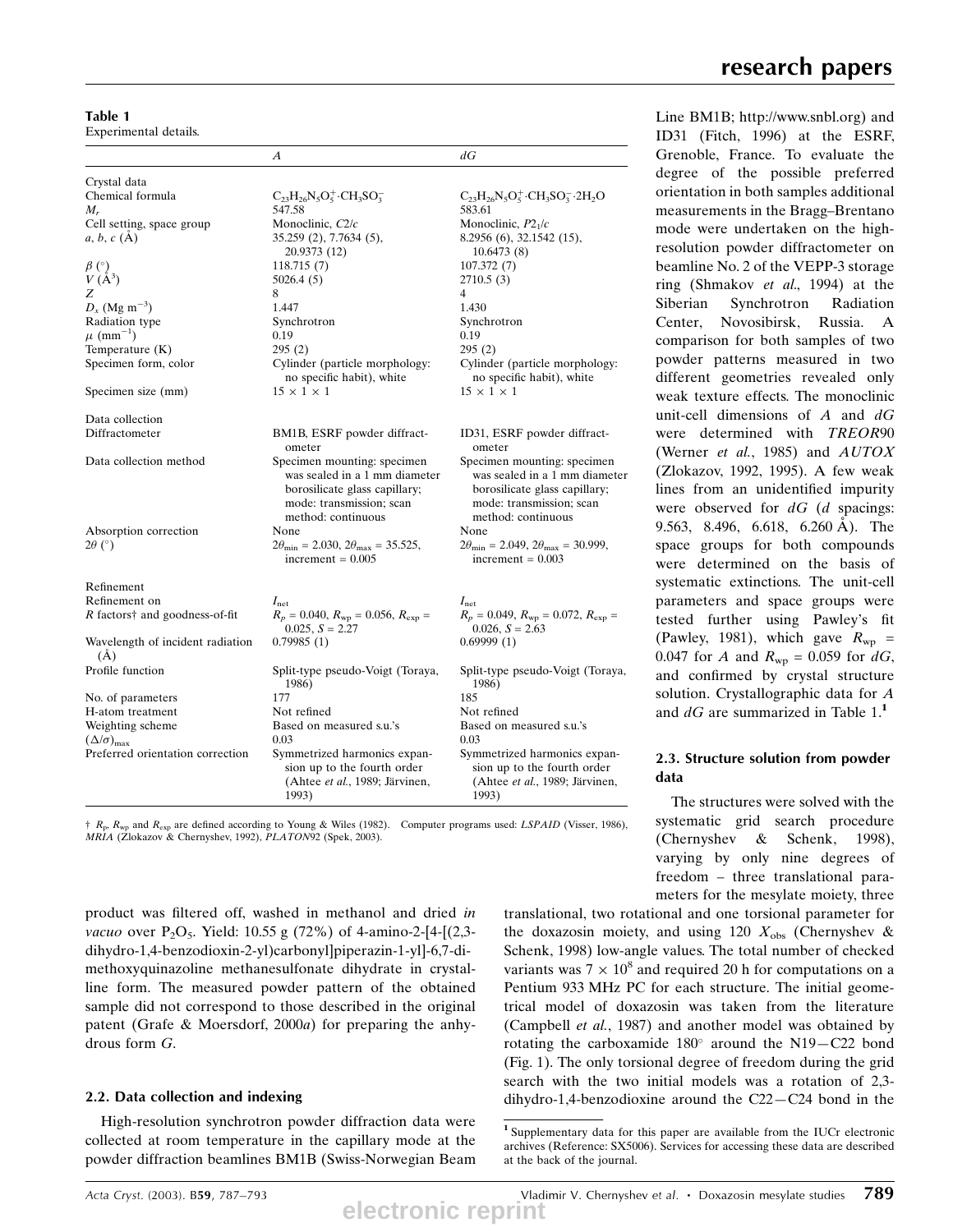#### Table 2

 $N-H\cdots$ O and O $-H\cdots$ O hydrogen-bonding geometry ( $\AA$ ,  $\degree$ ) for A and  $dG$ .

The O atoms O35, O37 and O38 are from mesylate, and O23 is from carboxamide. O39 and O40 are from water molecules in  $dG$ .

| $D-H$ | $H \cdot \cdot \cdot A$ | $D\cdots A$ | $D-H\cdots A$ |
|-------|-------------------------|-------------|---------------|
|       |                         |             |               |
| 0.86  | 1.96                    | 2.76(1)     | 155           |
| 0.86  | 1.96                    | 2.79(1)     | 163           |
| 0.86  | 2.30                    | 3.15(1)     | 171           |
|       |                         |             |               |
| 0.86  | 2.05                    | 2.89(1)     | 164           |
| 0.90  | 1.95                    | 2.84(1)     | 180           |
| 0.90  | 1.84                    | 2.72(1)     | 168           |
| 0.86  | 2.17                    | 3.01(1)     | 166           |
| 0.86  | 2.05                    | 2.88(1)     | 162           |
| 0.90  | 1.79                    | 2.69(1)     | 180           |
| 0.90  | 2.12                    | 3.02(1)     | 180           |
|       |                         |             |               |

Symmetry codes: (i)  $-x+\frac{1}{2}, y+\frac{1}{2}, -z+\frac{1}{2}$ ; (ii)  $-x+\frac{1}{2}$ Symmetry codes: (i)  $-x+\frac{1}{2}, y+\frac{1}{2}, -z+\frac{1}{2}$ ; (ii)  $-x+\frac{1}{2}, -y+\frac{1}{2}, -z$ ; (iii)  $x-\frac{1}{2}, -y+\frac{1}{2}, z-\frac{1}{2}$ ; (iv)  $x, y, z+1$ ; (v)  $-x+1, -y, -z+1$ ; (vi)  $-x, -y, -z$ ; (vii)  $x, -y + \frac{1}{2}, z - \frac{1}{2}$ 

carboxamide moiety. The variation of the torsion angle about the  $C2-N16$  bond was not allowed, as it was not observed in the related structures (Campbell et al., 1987; Alabaster et al., 1987; Bontchev et al., 2001). Based on the crystal packing of 2-[4-[(2,3-dihydro-1,4-benzodioxin-2-yl)carbonyl]piperazin-1 yl]-6,7-dimethoxy-4-(dimethylamino)quinazoline (Campbell et al., 1987), an assumption was made that in  $A$  and  $dG$  the doxazosin moieties are packed in a manner such that the planar quinazoline fragments form stacks along the shortest unit-cell dimension with interplanar distances of approximately  $3.5 \text{ Å}$ . This assumption allowed us to keep the normal to the quinazoline plane at a constant angle to the  $b$  axis for  $A$  $(26^{\circ})$  and to the *a* axis for *dG* (33°), which requires only one rotational degree of freedom, and to rotate the doxazosin moiety around the normal using the second rotational degree of freedom. The correct locations of the doxazosin and mesylate moieties were confirmed by a preliminary Rietveld refinement and reasonable intermolecular distances. The relatively high value of  $R_{wp} = 0.1375$  (compared with  $R_{wp} =$ 0.0591 from the Pawley fit) obtained at this stage for  $dG$  was an indicator that the structure of  $dG$  was not complete. The asymmetric unit of  $dG$  was scanned again with an O atom with the grid search procedure and two water oxygen positions were found and refined freely. The correct orientations of the mesylate moieties were further obtained with the orientational grid search (three degrees of freedom) and tested by the final Rietveld refinement. The correctness of the solutions of A and  $dG$  was also checked by the Rietveld refinement without H atoms and without restrictions on the geometric parameters of the structures, which remained stable although the substantial distortions of the bond lengths and bond angles were observed.

#### 2.4. Rietveld refinement

In the final bond-restrained Rietveld refinement all patterns were fitted with the program MRIA (Zlokazov & Chernyshev,

1992) using a split-type pseudo-Voigt peak profile function (Toraya, 1986), taking into account anisotropic line-broadening (Popa, 1998) and the symmetrized harmonics expansion texture formalism (Ahtee et al., 1989; Järvinen, 1993). The minimal and maximal texture corrections for the intensities of reflections were 0.90 and 1.07 for A, and 0.86 and 1.11 for  $dG$ , respectively. The following constraints and restraints were applied (the atomic numbering scheme is given in Fig. 1):

(i) three common isotropic displacement parameters were refined for  $A$  – one for N1–C24, one for O25–C33 and one for the mesylate moiety. Two more isotropic displacement parameters were refined for  $dG$  – for O atoms O39 and O40 from the water molecules;

(ii) restraints were applied to the intramolecular bond lengths and contacts in the doxazosin and mesylate moieties. The strength of the restraints was a function of interatomic separation and, for intramolecular bond lengths, corresponded to an r.m.s. deviation of  $0.03 \text{ Å}$ ;



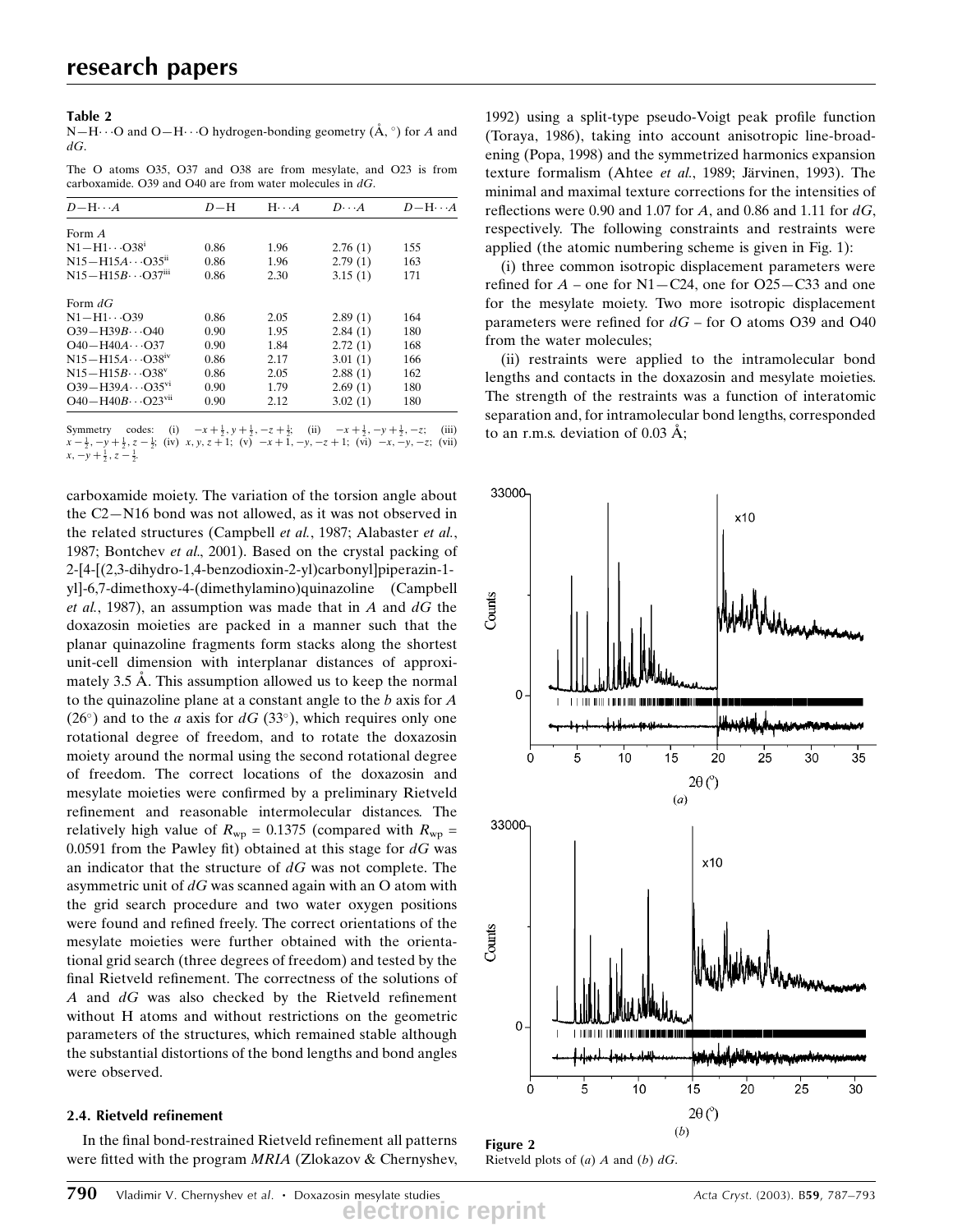(iii) additional restraints were applied to the planarity of the following fragments  $- (1)$  N1 $-$ C17, C21 (18 atoms), (2) C18 $-$ C20, C22 $-$ C24 (six atoms) and (3) O25 $-$ O32 (eight atoms).

H atoms were positioned geometrically with C $-H$  0.93 $0.98$  A and N $-H$  0.86 A. The H atoms from two water molecules in  $dG$  were placed at 0.9 Å from the O atoms in the directions of the short intermolecular  $O \cdot \cdot \cdot O$  contacts with the  $H-O-H$  angle of 110°. The conformations of the protonated doxazosin moieties in  $A$  and  $dG$  are shown in Fig. 1. The diffraction profiles and the differences between the measured and calculated profiles after the final bond-restrained Rietveld refinement are shown in Fig. 2.



#### 3. Results and discussion

The three-dimensional structures of  $A$  and  $dG$  demonstrate close N1 $\cdots$ O contacts (Table 2) – 2.76 Å in A and 2.89 Å in  $dG$  – which allow the unambiguous identification of N1 protonation in both structures (Fig. 3). The position of the H1 atom, attached to N1, can also be found in a difference-Fourier map among the ten highest positive peaks. However, we cannot consider this finding as evidence of N1 protonation, because the five highest positive peaks concentrate around the mesylate ion. Obviously, the accuracy of the current powder study is not sufficient for the reliable location from a difference-Fourier map of only one H atom, which introduces 0.3% to the total scattering power. Once the hydrogen contribution to the total scattering power is more than 1%, high-resolution synchrotron powder data can provide its reliable location on a difference-Fourier map (Dinnebier et al., 1999; Chernyshev et al., 1999).

In addition to the opposite orientations of 2,3-dihydro-1,4 benzodioxine moieties (Fig. 1), the main conformational differences are associated with the piperazine rings. In  $dG$ piperazine has a classical chair conformation, while in  $A$  its conformation can be classified as a distorted chair (Fig.  $4a$ ). It should be emphasized that the conformation of piperazine obtained in A was not caused by restraints imposed in the Rietveld refinement  $-$  attempts to keep the geometry of piperazine in a classical chair conformation gave a poorer  $R_{wp}$ value (0.086 versus 0.056). Another unusual conformation of a piperazine ring  $-$  a twisted form (Fig. 4c)  $-$  was reported recently (Bontchev et al., 2001). Rich three-dimensional hydrogen-bonding networks are observed in  $A$  and  $dG$  (Table 2). These networks are formed by N1 and the amino H atoms and O atoms of the mesylate moieties, while solvent water molecules and carboxamide oxygen are also incorporated in the hydrogen-bonding network in  $dG$  (Fig. 3). In both structures quinazoline groups form stacks stretched along [010] and [100] in A and  $dG$ , respectively. The interstack area is filled by interlaced piperazine and benzodioxine moieties. In dG mesylate anions and water molecules fill interstack channels. The crystal packings of  $A$  and  $dG$  are shown in Fig. 5, prepared using *PLATON* (Spek, 2003).

The present study allowed the definitive detection of the N1 protonation site in anhydrous and hydrated solid forms of doxazosin mesylate as a result of crystal structure determination from powder data. This work is in line with the crystal structure determinations of the metastable phase of piracetam (Louër  $et$  al., 1995), capsaicin, thiothixene and promazine



### Figure 3 Hydrogen bonding in  $(a)$  A and  $(b)$  dG.

Acta Cryst. (2003). B59, 787–793  $\blacksquare$  Vladimir V. Chernyshev et al. • Doxazosin mesylate studies  $791$ **electronic reprint**

Conformations of the piperazine ring in  $(a)$  A,  $(b)$  dG and  $(c)$  prazosin (Bontchev et al., 2001).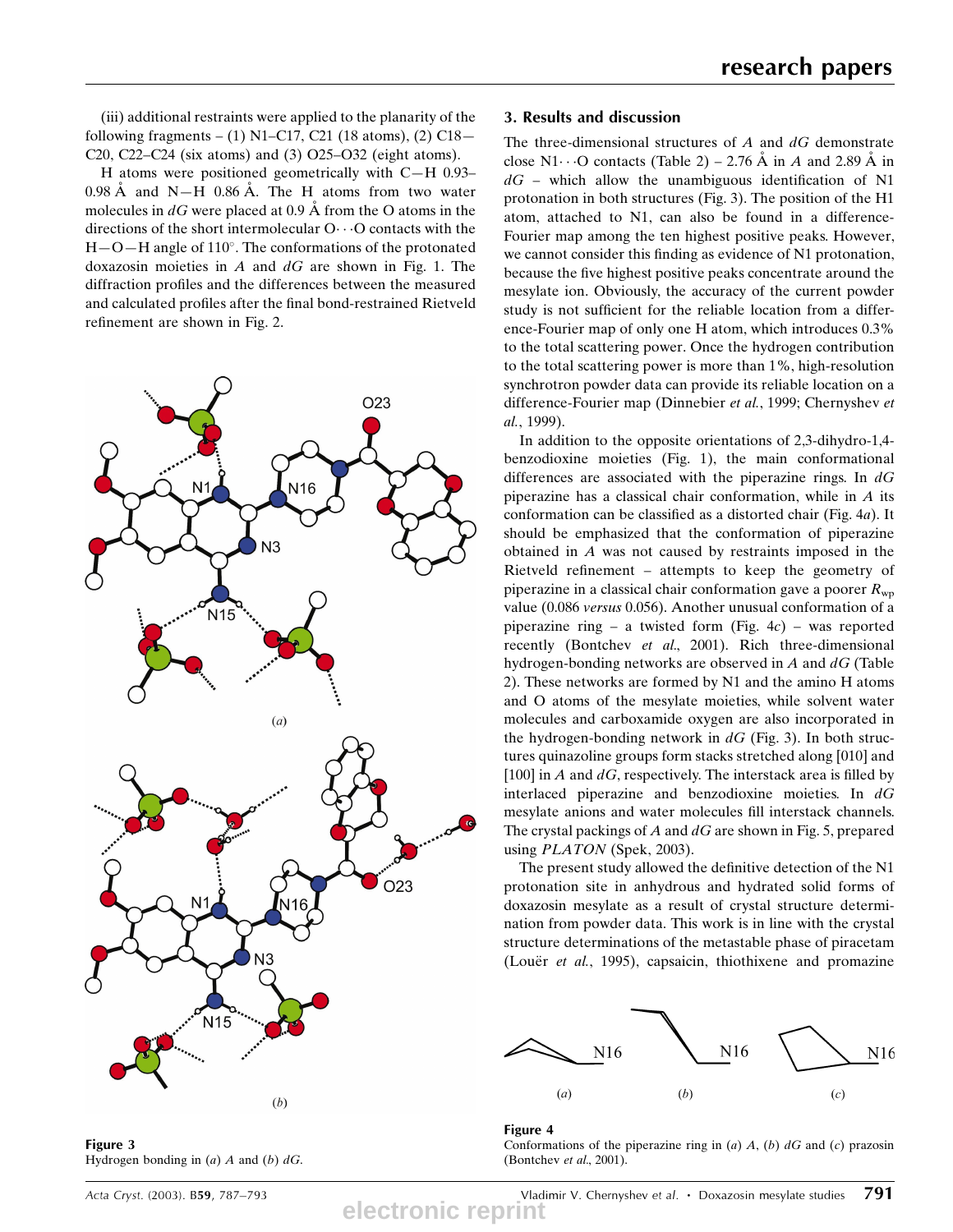(David et al., 1998), fluticasone propionate (Kariuki et al., 1999), hydrated and two anhydrous forms of zopiclone (Shankland et  $al$ , 2001), two crystalline modifications of telmisartan (Dinnebier et al., 2000), the metastable polymorphic form of acetohexamide (Stephenson, 2000), tetracaine hydrochloride (Nowell et al., 2002), and ranitidine hydrochloride (Huq & Stephens, 2003), which demonstrate the growing opportunities of high-resolution powder diffraction in pharmaceutical analysis.

## References

- Ahtee, M., Nurmela, M., Suortti, P. & Järvinen, M. (1989). J. Appl. Cryst. 22, 261-268.
- Alabaster, V. A., Campbell, S. F., Danilewicz, J. C., Greengrass, C. W. & Plews, R. M. (1987). J. Med. Chem. 30, 999-1007.
- Arnalot, A., Bosch, L. & Onrubia, M. (2000). WO Patent 2000055157.

 $(a)$ 











Stereoview of crystal packing in  $(a)$  A, viewed along the b axis, and  $(b)$  in  $dG$ , viewed along the  $a$  axis.

 $(b)$ 

Bontchev, P. R., Ivanova, B. B., Bontchev, R. P. & Mehandjiev, D. R. (2001). Polyhedron, 20, 231-236.

Bratteli, C. W. & Glasser, S. P. (2002). J. Clin. Pharm. 42, 1105-1108.

- Campbell, S. F. (1984). X-ray Crystallography and Drug Action, edited by A. S. Horn & C. J. De Rauter, p. 347. Oxford: Clarendon Press.
- Campbell, S. F., Davey, M. J., Hardstone, J. D., Lewis, B. N. & Palmer, M. J. (1987). J. Med. Chem. 30, 49-57.
- Chernyshev, V. V. (2001). Russ. Chem. Bull. Int. Ed. 50, 2273-2292.
- Chernyshev, V. V., Fitch, A. N., Sonneveld, E. J., Kurbakov, A. I., Makarov, V. A. & Tafeenko, V. A. (1999). Acta Cryst. B55, 554-562. Chernyshev, V. V. & Schenk, H. (1998). Z. Kristallogr. 213, 1-3.
- David, W. I. F., Shankland, K., McCusker, L. B. & Baerlocher, Ch.
- (2002). Editors. Structure Determination from Powder Diffraction Data. New York: Oxford University Press.
- David, W. I. F., Shankland, K. & Shankland, N. (1998). Chem. Commun. pp. 931-932.
- Dinnebier, R. E., Sieger, P., Nar, H., Shankland, K. & David, W. I. F. (2000). J. Pharm. Sci. 89, 1465-1479.
- Dinnebier, R. E., Von Dreele, R., Stephens, P. W., Jelonek, S. & Sieler, J. (1999). J. Appl. Cryst. 32, 761-769.
- Fitch, A. N. (1996). Mater. Sci. Forum, 228-231, 219-222.
- Furberg, C. D., Wright, J. T., Davis, B. R., Cutler, J. A., Alder-Man, M., Black, H., Cushman, W., Grimm, R., Haywood, L. J., Leenen, F., Oparil, S., Perry, H. M., Probstfield, J., Whelton, P., Payne, G., Nwachuku, C., Gordon, D., Proschan, M, Frommer, P., Einhorn, P., Hawkins, C. M., Ford, C., Pressel, S., Piller, L., Lusk, C., Bettencourt, J., Kimmel, B., Geraci, T., Walsh, S., Rahman, M., Juratovac, A., Pospisil, R., Brennan, K., Carroll, L., Sullivan, S., Barone, G., Christian, R., Feldman, S., Lucente, T., Lewis, C. E., Jenkins, K., McDowell, P., Johnson, J., Kingry, C., Letterer, R., Margolis, K., Holland, L., Jaeger-Fox, B., Williamson, J., Louis, G., Ragusa, P., Williard, A., Ferguson, R. S., Tanner, J., Eckfeldt, J., Crow, R. & Pelosi, J. (2000). J. Am. Med. Ass. 283, 1967-1975.
- Giridar, T., Reddy, R. B. & Ramesh, C. (2002). US Patent 6399775.
- Grafe, I. & Moersdorf, J. P. (2000a). US Patent 6130218.
- Grafe, I. & Moersdorf, J. P. (2000b). US Patent 6133269.
- Grafe, I. & Moersdorf, J. P. (2000c). US Patent 6140334.
- Grčman, M., Vrečer, F. & Meden, A. (2002). J. Therm. Anal. Calorim. 68, 373-387.
- Guthrie, R. M., Siegel, R. L., Alaziz, A., Alwine, L. K., Amundson, P., Applegate, J., Arcuri, P., Arnold, R., Baker, J., Bauer, W., Bellan, P. M., Benson, S., Bernstein, J. C., Blaze, K., Block, J. E., Boeren, J. L., Bort, T., Brandeis, G. H., Brandon, A., Burgess, G. M., Bustillo, F. E., Carlson, S. E., Carr, G., Casto, D., Champion, K., Collins, M., Correa, R., Cracium, D., Davis, B., Deger, G., Descant, P. I., Ellis, B., Ellison, W. T., Eskander, G., Eupierre, P., Fakhoury, D., Farrell, J., Fenton, I., Fiddes, R., Fidelholtz, J., Fischer, S., Flores, R., Foreman, R., Fox, D., Franzetti, C., Frazin, B., Frelinger, D., Freudenburg, J., Fultz, J., Gaman, W., Garofalo, J., Geller, J., Glasser, J., Goldman, D., Gonzalez, L., Goodfriend, S., Goodman, D. S., Grajewski, R., Groenendyk, A., Gruenebaum, S., Gulati, R., Hare, T., Harpole, B. P., Hedberg, C. L., Henry, J., Herman, J. R., Herrington, S. F., Hewitt, M., Holman, K. I., Holmes, J., Hoyt, A. P., Jackson, E., Johnson, S., Jones, C., Kaler, B., Kang, J., Karimi, K., Katchem, L., Kelson, R., Koch, S., Krupitsky, A., Lampone, T., Landfeld, R., LaScalle, J., Lehman, D., Lock, J. P., Lopez, F., Malkin, S. M., Margolis, C., Markel, W., Martinelli, T., McShan, M., Michal, R., Millman, R., Mirani, M., Moore, R. L., Newman, H., O'Keefe, P., Parks, J. F., Peck, E., Peterson, G., Peveler, M., Phelps, T. F., Pingitore, P., Posey, M., Posner, M., Reed, J., Rosen, J., Sailors, F., Schoenwetter, P., Schwartz, N., Seltman, M., Silberman, H., Sollins, J., Stern, I., Strauss, M., Towner, S., Turner, T., Veres, F., Vermeire, G., Wadhwa, A. K., Yang, G., Yeater, R., Yi, S., Zambrana, B. F., Zelonis, L. & Zimmerman, E. (1999). Clin. Therap. 21, 1732-1748.
- Harris, K. D. M., Tremayne, M. & Kariuki, B. M. (2001). Angew. Chem. Int. Ed. Engl. 40, 1626-1651.